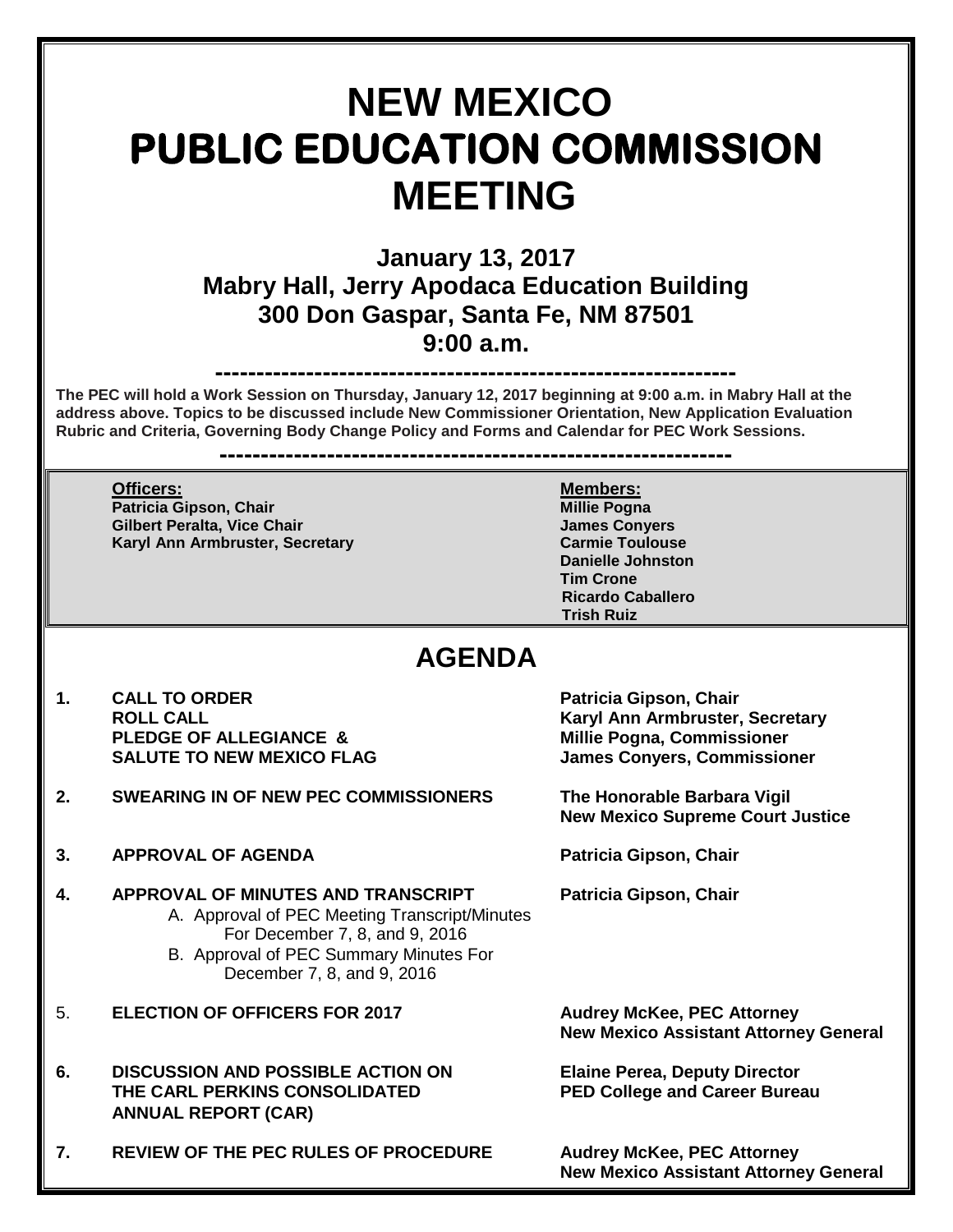| 8.  | <b>DISCUSSION AND POSSIBLE ACTION - PED</b><br><b>RECOMMENDATION TO COMMENCE REVOCATION</b><br><b>PROCEEDINGS AGAINST LA PROMESA EARLY</b><br><b>LEARNING CENTER BASED ON SUSPENSION OF</b><br><b>BOARD OF FINANCE AND FISCAL MISMANAGEMENT</b>                                                                                                                                                                                                                                                                                                                                                                                                                                                                 | <b>Katie Poulos, Director</b><br><b>Options for Parents and Families</b> |
|-----|-----------------------------------------------------------------------------------------------------------------------------------------------------------------------------------------------------------------------------------------------------------------------------------------------------------------------------------------------------------------------------------------------------------------------------------------------------------------------------------------------------------------------------------------------------------------------------------------------------------------------------------------------------------------------------------------------------------------|--------------------------------------------------------------------------|
| 9.  | <b>DISCUSSION AND POSSIBLE ACTION ON</b><br><b>CHARTER SCHOOL AMENDMENTS</b><br>A. Tierra Encantada Charter School<br><b>School Site Change</b><br>B. Tierra Adentro of New Mexico<br>Program Change-Student Focused Terms<br>C. Gilbert Sena Charter High School<br><b>Mission Statement Change</b><br>ı.<br>D. School of Dreams Academy<br>Expansion - Change in Grade Levels<br>E. Explore Academy<br><b>School Site Change</b><br>Τ.<br>Expansion - Change in Grade Levels<br>н.<br>F. Monte Del Sol Charter School<br><b>Food Service Change</b><br>Ι.                                                                                                                                                     | <b>Katie Poulos, Director</b><br><b>Options for Parents and Families</b> |
| 10. | <b>REPORT FROM OPTIONS FOR PARENTS &amp; THE</b><br><b>CHARTER SCHOOL DIVISION--DISCUSSION AND</b><br><b>POSSIBLE ACTIONS</b><br>A. Charter School Division Update<br>B. Six Directions Indigenous School Budget Reporting Concerns<br>C. Dził Ditł'ooí School of Empowerment Action<br>and Perseverance (DEAP) Budget Reporting<br>Concerns<br>D. Report on Renewal Transfers of PEC<br><b>Authorized Schools</b><br>Cien Aguas International School<br>L.<br>International School at Mesa Del Sol<br>ii.<br>La Resolana Leadership Academy<br>iii.<br>William W. & Josephine Dorn Charter Community School<br>IV.<br>E. Report on Governing Body Changes<br>i. Albuquerque School of Excellence - Designation | <b>Katie Poulos, Director</b><br><b>Options for Parents and Families</b> |
| 11. | <b>DISCUSSION AND POSSIBLE ACTION TO</b><br><b>COMMENCE OPERATIONS FOR SAHQ ACADEMY</b>                                                                                                                                                                                                                                                                                                                                                                                                                                                                                                                                                                                                                         | <b>Katie Poulos, Director</b><br><b>Options for Parents and Families</b> |
| 12. | <b>DISCUSSION AND POSSIBLE ACTION ON NEW</b><br><b>APPLICATION EVALUATION RUBRIC AND CRITERIA</b>                                                                                                                                                                                                                                                                                                                                                                                                                                                                                                                                                                                                               | <b>Katie Poulos, Director</b><br><b>Options for Parents and Families</b> |
| 13. | <b>DISCUSSION AND POSSIBLE ACTION ON</b><br><b>GOVERNING BODY CHANGES POLICY AND FORMS</b><br>- CONTRACT PROVISION 8.10 (b) AND PEC POLICY                                                                                                                                                                                                                                                                                                                                                                                                                                                                                                                                                                      | <b>Katie Poulos, Director</b><br><b>Options for Parents and Families</b> |
| 14. | <b>DISCUSSION AND POSSIBLE ACTION ON THE</b><br>ESTANCIA VALLEY CLASSICAL ACADEMY<br>APPEAL [MAY BE CLOSED PURSUANT<br>TO NMSA 1978 SECTIONS 10-15-1-(H)(1)(3)(7)]                                                                                                                                                                                                                                                                                                                                                                                                                                                                                                                                              | Patricia Gipson, Chair                                                   |